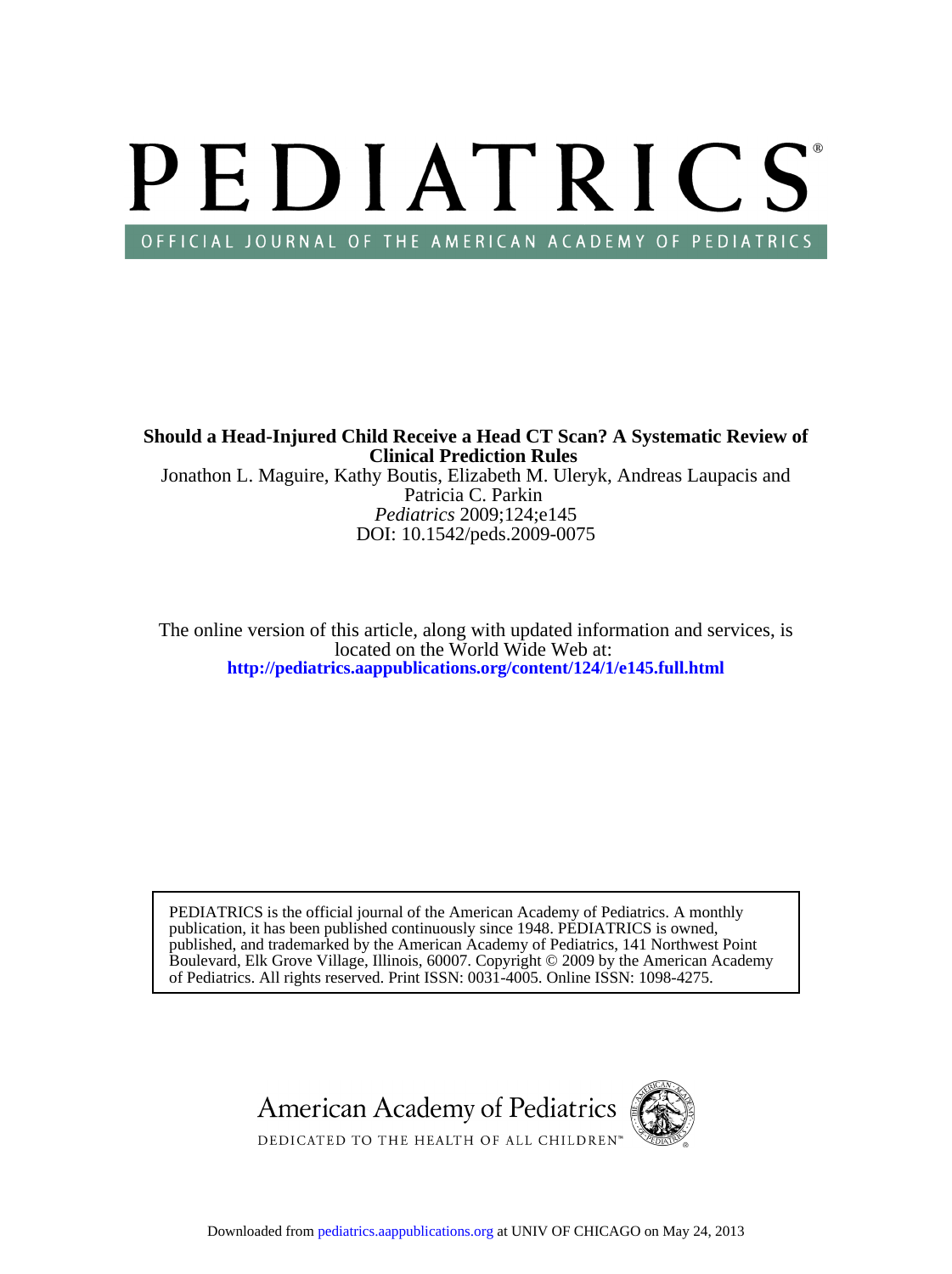# Should a Head-Injured Child Receive a Head CT Scan? A Systematic Review of Clinical Prediction Rules

**CONTRIBUTORS:** Jonathon L. Maguire, MSc, MD, FRCPC,a,b,c,d Kathy Boutis, MD, MSc, FRCPC, b,c,e Elizabeth M. Uleryk, BA, MLS, f Andreas Laupacis, MD, MSc, FRCPC, d,g,h and Patricia C. Parkin, MD, FRCPCa,b,c,d

*aDivision of Pediatric Medicine and the Pediatric Outcomes Research Team (PORT), <sup>e</sup> Division of Pediatric Emergency Medicine, and <sup>f</sup> Hospital Library, Hospital for Sick Children, Toronto, Ontario, Canada; Departments of bPediatrics, dHealth Policy, Management and Evaluation, and hMedicine, University of Toronto, Toronto, Ontario, Canada; <sup>c</sup> Child Health Evaluative Sciences, Hospital for Sick Children Research Institute, Toronto, Ontario, Canada; and gKeenan Research Centre, Li Ka Shing Knowledge Institute of St Michael's Hospital, Toronto, Ontario, Canada*

#### **KEY WORDS**

systematic review, craniocerebral trauma [MeSH], brain injuries [MeSH], decision-support techniques [MeSH], decision trees [MeSH], clinical prediction rules, clinical decision rules predictive value of tests [MeSH], human [MeSH], tomography, x-ray computed [MeSH], infant, child, preschool, adolescent

#### **ABBREVIATIONS**

CT— computed tomography ICI—intracranial injury MeSH—medical subject heading NPV—negative predictive value PPV—positive predictive value GCS—Glasgow coma scale CI— confidence interval www.pediatrics.org/cgi/doi/10.1542/peds.2009-0075

doi:10.1542/peds.2009-0075

Accepted for publication Mar 11, 2009

Address correspondence to Patricia C. Parkin, MD, FRCPC, Hospital for Sick Children, Division of Pediatric Medicine and the Pediatric Outcomes Research Team, 555 University Ave, Toronto, Ontario, Canada M5G 1X8. E-mail: patricia.parkin@sickkids.ca

PEDIATRICS (ISSN Numbers: Print, 0031-4005; Online, 1098-4275).

Copyright © 2009 by the American Academy of Pediatrics

**FINANCIAL DISCLOSURE:** *The authors have indicated they have no financial relationships relevant to this article to disclose.*

# abstract

**CONTEXT:** Given radiation- and sedation-associated risks, there is uncertainty about which children with head trauma should receive cranial computed tomography (CT) scanning. A high-quality and highperforming clinical prediction rule may reduce this uncertainty.

**OBJECTIVE:** To systematically review the quality and performance of published clinical prediction rules for intracranial injury in children with head injury.

**METHODS:** Medline and Embase were searched in December 2008. Studies were selected if they included clinical prediction rules involving children aged 0 to 18 years with a history of head injury. Predictionrule quality was assessed by using 14 previously published items. Prediction-rule performance was evaluated by rule sensitivity and the predicted frequency of CT scanning if the rule was used.

**RESULTS:** A total of 3357 titles and abstracts were assessed, and 8 clinical prediction rules were identified. For all studies, the rule derivations were reported; no study validated a rule in a separate population or assessed its impact in actual practice. The rules differed considerably in population, predictors, outcomes, methodologic quality, and performance. Five of the rules were applicable to children of all ages and severities of trauma. Two of these were high quality ( $\geq$ 11 of 14 quality items) and had high performance (lower confidence limits for sensitivity  $>$  0.95 and required  $\leq$  56% to undergo CT). Four of the 8 rules were applicable to children with minor head injury (Glasgow coma score  $\geq$  13). One of these had high quality (11 of 14 quality items) and high performance (lower confidence limit for sensitivity  $= 0.94$ and required 13% to undergo CT). Four of the 8 rules were applicable to young children, but none exhibited adequate quality or performance.

**CONCLUSIONS:** Eight clinical prediction-rule derivation studies were identified. They varied considerably in population, methodologic quality, and performance. Future efforts should be directed toward validating rules with high quality and performance in other populations and deriving a high-quality, high-performance rule for young children. *Pediatrics* 2009;124:e145–e154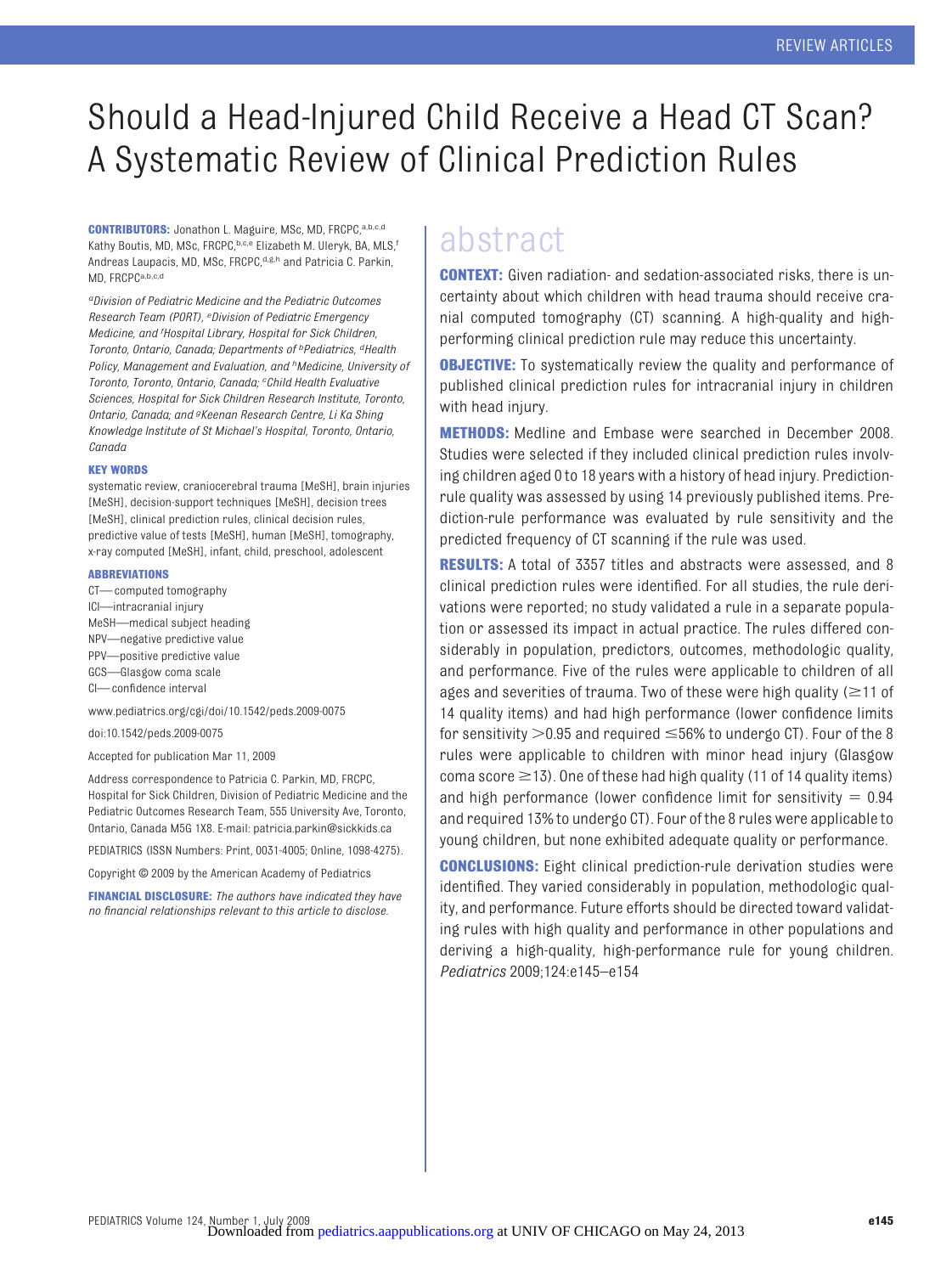Head injuries in children are a common cause for emergency department visits around the world. In North America, head injuries in children occur at an annual rate of 60 to 100 per 100 000 children.1 Cranial computed tomography (CT) scanning is the diagnostic standard for identifying the presence of intracranial injury (ICI) in children with head injury.<sup>2</sup> It is estimated that 270 000 head CT scans were performed in this population in the United States in 1992, with rates doubling between 1990 and 1999.<sup>3,4</sup> Depending on the setting, 15% to 70% of children who have presented to an emergency department in the United States or Canada with head injury received a CT scan.5,6 However, results of 70% to 98% of the head CT scans were normal.<sup>5,7-10</sup> Furthermore, there is little consensus about which children with head injury should receive a CT scan, particularly in the setting of minor head injury and for very young children.6,11–13 Given the potential harm of cranial CT, including the possible need for sedation in young children and lifetime estimated risk of cancer mortality of 1 per 1400 head CT scans, predicting which children can be safely managed without CT scanning is vitally important.<sup>14-16</sup>

Clinical prediction rules are potentially powerful evidence-based tools for reducing uncertainty and improving accuracy in medical decisionmaking by standardizing the collection and interpretation of clinical data.17 Their aim is also to minimize the use of potentially harmful diagnostic tests. They have been defined as clinical decision-making tools that quantify the relative importance of 3 or more variables from history, physical examination, or simple tests to provide the probability of an outcome or suggest a single diagnostic or therapeutic course of action for an individual patient.17–19 They differ from decision analysis, which quantifies the value of specified outcomes and uses data from the literature to formulate health care policy; decision-support tools that are designed to prevent errors when implementing decisions that have already been made; and practice guidelines, which reflect a consensus of expert opinion to address several patient care issues within a particular syndrome.20

To meet their objectives and to be routinely incorporated into patient care, clinical prediction rules must be rigorously developed, validated, and implemented. Methodologic standards for the development of clinical prediction rules have been described.18–22 They include 3 main steps in rule development: creating the rule (derivation); testing the rule (validation); and assessing the impact of the rule on physician behavior and clinical outcomes (impact analysis). Several clinical prediction rules have been rigorously developed and widely validated in the adult literature.23–25 The incorporation of clinical prediction rules into pediatric patient care is less well established.

The objective of this study was to systematically identify and rigorously evaluate the methodologic quality and performance of existing clinical prediction rules for children with head injury.

# **METHODS**

# **Inclusion Criteria**

Only prospective or retrospective studies that derived, validated, or assessed the impact of a clinical prediction rule were included. A clinical prediction rule was defined as a clinical decisionmaking tool that:

● includes 3 or more variables obtained from the history, physical examination, or simple diagnostic tests;

- provides the probability of an outcome or suggests a diagnostic or therapeutic course of action for an individual patient; and
- is not a decision analysis, decisionsupport tool, or practice guideline.

Only studies that involved children (aged  $0-18$  years) with a history of head injury were included. Studies that involved both adults and children were included if a separate data analysis was performed for the children. Studies that assessed predictors without the obvious intent of creating a clinical decision-making tool were not included.

# **Search Strategy**

We searched Medline, Embase, and the EBM Review up to February 2009. Because there is no medical subject heading (MeSH) that specifies clinical prediction rules, a sophisticated electronic search strategy was developed (see Appendix 1). In addition, the references of identified clinical prediction rules were searched manually. There was no restriction on language.

# **Selection of Studies**

Two reviewers (Drs Maguire and Parkin) independently assessed the inclusion of potentially relevant articles by using a 2-step process. First, the title and abstract from each article identified by the electronic search were assessed for inclusion. Second, publications identified as potentially relevant by title and abstract, or when uncertainty existed, were reviewed manually. When there was discrepancy between the 2 reviewers, studies were discussed and included by consensus. Blinding of journal, institution, and author was not performed. Population characteristics of included studies are shown in Table 1; predictors and outcomes of the studies are outlined in Table 2.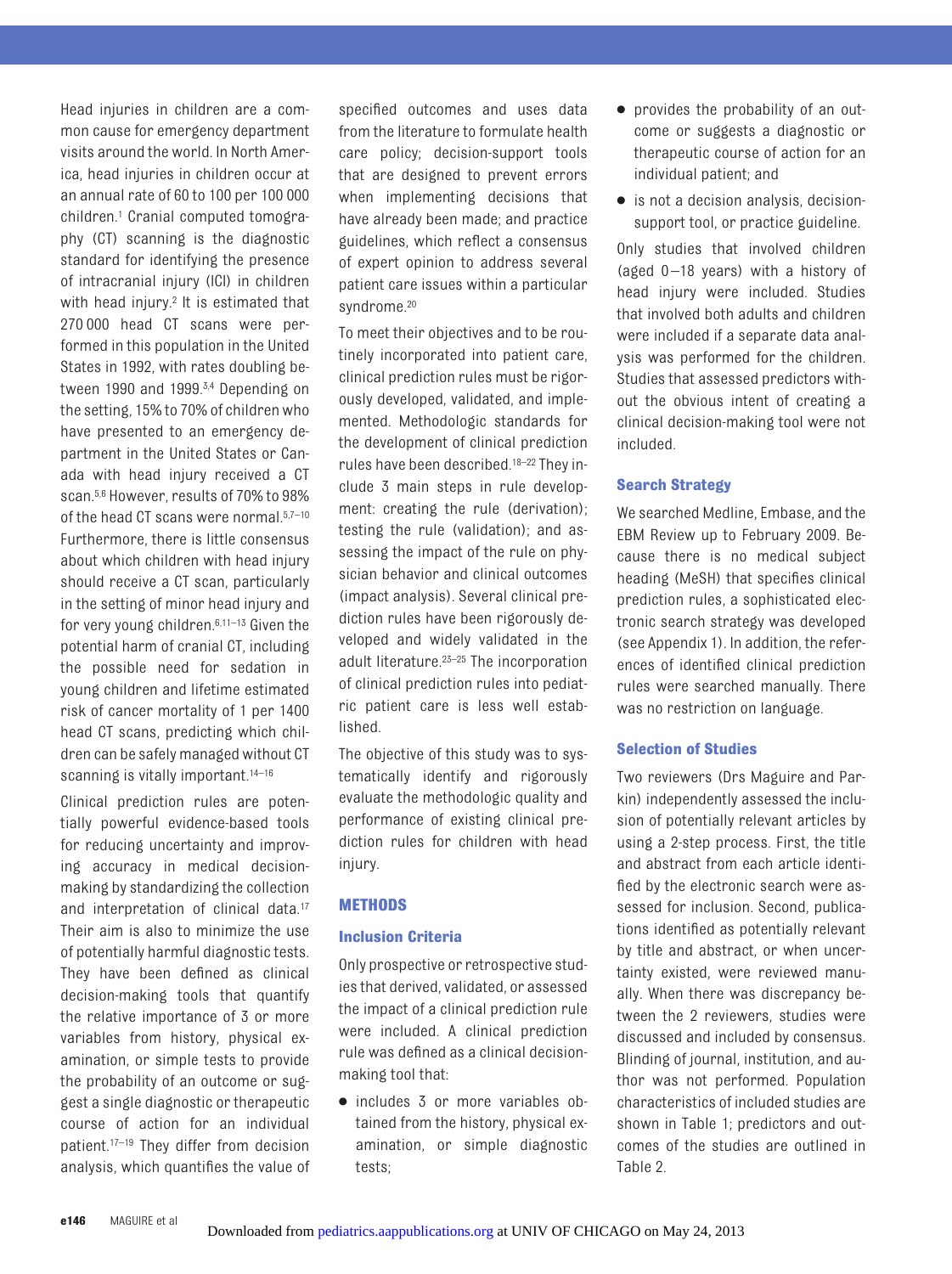**TABLE 1** Population Characteristics of Included Studies

| Study                                            | Setting                                                                            | $\eta$      | Age,<br>y       | Age<br>$<$ 2 y, | Type of Injury                         | GCS: %                                    | CT Performed<br>as Inclusion | <b>Baseline</b><br>CT |               | Abnormal Neurosurgical<br>CT Results, Intervention, |
|--------------------------------------------------|------------------------------------------------------------------------------------|-------------|-----------------|-----------------|----------------------------------------|-------------------------------------------|------------------------------|-----------------------|---------------|-----------------------------------------------------|
|                                                  |                                                                                    |             |                 | %               |                                        |                                           |                              | Frequency,<br>%       | $\frac{0}{0}$ | %                                                   |
| Atabaki et al <sup>27</sup> (2008)               | 4 level 1 pediatric<br>trauma EDs in US                                            |             | $1000$ $0 - 21$ | 18.8            | Minor head injury                      | 15:85.2                                   | Yes                          | 100                   | 6.5           | 0.6                                                 |
|                                                  |                                                                                    |             |                 |                 |                                        | 14:11.7<br>13:3.1                         |                              |                       |               |                                                     |
| Da Dalt et al $^{28}$ (2006)                     | 5 level 3 pediatric EDs in<br>northern Italy                                       |             | 3806 0-16       | 37              | Blunt head trauma of<br>any severity   | $\geq$ 14: 98.7                           | N <sub>o</sub>               | $\overline{2}$        | 0.6           | 0.2                                                 |
|                                                  |                                                                                    |             |                 |                 |                                        | $11 - 13:0.5$<br>$<$ 11:0.3               |                              |                       |               |                                                     |
| Dunning et $al^{29}$ (2006)                      | 3 children's EDs, 3 adult<br>teaching EDs, 4<br>general hospital EDs<br>in England | 22 772 0-16 |                 | 27.3            | All head injury                        | 15:96.6<br>14:1.0<br>13:0.3<br>$<$ 13:0.9 | N <sub>o</sub>               | 3                     | 1.2           | 0.6                                                 |
| Greenes and<br>Schutzman <sup>30</sup><br>(2001) | 1 tertiary care children's<br>ED in US                                             |             | $422$ $0 - 2$   | 100             | Asymptomatic head<br>injury            | NA                                        | N <sub>0</sub>               | 18                    | 17            | 0.2                                                 |
| Haydel and<br>Shembekar <sup>31</sup><br>(2003)  | 1 level 1 trauma center<br>ED in US                                                | 175         | $5 - 17$        | $\Omega$        | Nontrivial minor head 15:100<br>injury |                                           | Yes                          | 100                   | 8             | 0.6                                                 |
| 0man et al <sup>32</sup> (2006)                  | 21 EDs in US                                                                       |             | 1666 0-18       | 12.5            | All head injury                        | 15:6.9                                    | Yes                          | 100                   | 8.3           | <b>NA</b>                                           |
| Palchak et al <sup>33</sup> (2003)               | 1 pediatric ED in level 1<br>trauma center in US                                   |             | 2043 0-18       | 16.5            | Nontrivial head injury                 | $\geq$ 14:91                              | No                           | 62                    | 4.8           | 1.4                                                 |
| Sun et al <sup>34</sup> (2007)                   | 21 EDs in US                                                                       |             | 1666 0-18       | 12.5            | All head injury                        | 15:6.9                                    | Yes                          | 100                   | 8.3           | <b>NA</b>                                           |

ED indicates emergency department; NA, not applicable.

#### **TABLE 2** Predictors and Outcomes of Included Studies

| Study                                                                                   | Predictors                                                                                                                                                                                                                                                                                                                                                                                                                                 | Outcome                                                                                                                                                                                                                         |
|-----------------------------------------------------------------------------------------|--------------------------------------------------------------------------------------------------------------------------------------------------------------------------------------------------------------------------------------------------------------------------------------------------------------------------------------------------------------------------------------------------------------------------------------------|---------------------------------------------------------------------------------------------------------------------------------------------------------------------------------------------------------------------------------|
| Atabaki et al <sup>27</sup> (2008)                                                      | $GCS \leq 15$ ; mental status change; sensory deficit; dizziness;<br>bicycle injury; age $\leq$ 2 y; skull defect on examination;<br>evidence of skull fracture                                                                                                                                                                                                                                                                            | ICI on CT scan                                                                                                                                                                                                                  |
| Da Dalt et al <sup>28</sup> (2006)                                                      | $GCS \leq 15$ ; focal neurologic signs; clinical signs of basal skull<br>fracture; palpable scalp depression or scalp hematoma in<br>temporoparietal or occipital areas; $LOC > 20-30$ s;<br>persistent headache; persistent drowsiness; amnesia                                                                                                                                                                                           | ICI on CT scan or Death                                                                                                                                                                                                         |
| Dunning et $a^{29}$ (2006)                                                              | LOC $>5$ min; amnesia $>5$ min; drowsiness; vomiting $\geq$ 5 times;<br>suspicion of NAI; seizure after injury; $GCS < 14$ or $GCS < 15$<br>if $\leq$ 1 y; penetrating or depressed skull injury; suspected or<br>tense fontanel; signs of basal skull fracture; positive focal<br>neurology; bruise, swelling or laceration $>5$ cm if $<1$ y;<br>road traffic crash at $>40$ m/h; fall of $>3$ m; high-speed<br>injury from a projectile | Death or neurosurgical intervention or clinically<br>significant ICI on CT scan                                                                                                                                                 |
| Greenes and Schutzman <sup>30</sup> (2001)<br>Haydel and Shembekar <sup>31</sup> (2003) | Composite score $\geq$ 3; age; hematoma size; hematoma location<br>Headache; emesis; intoxication; memory deficit; seizure;<br>trauma above clavicles                                                                                                                                                                                                                                                                                      | Skull fracture or ICI on CT scan or radiograph<br>Depressed skull fracture or ICI on CT scan                                                                                                                                    |
| 0man et al <sup>32</sup> (2006)                                                         | Significant skull fracture; altered LOC; neurologic deficit;<br>persistent vomiting; scalp hematoma; abnormal behavior;<br>coagulopathy                                                                                                                                                                                                                                                                                                    | Clinically important ICI on CT scan                                                                                                                                                                                             |
| Palchak et al <sup>33</sup> (2003)                                                      | Abnormal mental status; signs of skull fracture; scalp<br>hematoma if $\leq$ 2 y; history of vomiting                                                                                                                                                                                                                                                                                                                                      | Traumatic brain injury requiring acute<br>intervention (neurosurgical procedure,<br>antiepileptic pharmacotherapy for $>7$ d,<br>neurologic deficit persisting until hospital<br>discharge, $\geq$ 2 nights of hospitalization) |
| Sun et al <sup>34</sup> (2007)                                                          | Abnormal mental status; signs of skull fracture; scalp<br>hematoma if $\leq$ 2 y; high-risk vomiting; severe headache                                                                                                                                                                                                                                                                                                                      | Clinically important ICI on CT scan                                                                                                                                                                                             |

LOC indicates loss of consciousness; NAI, Non-accidental injury; GCS, Glascow Coma Scale.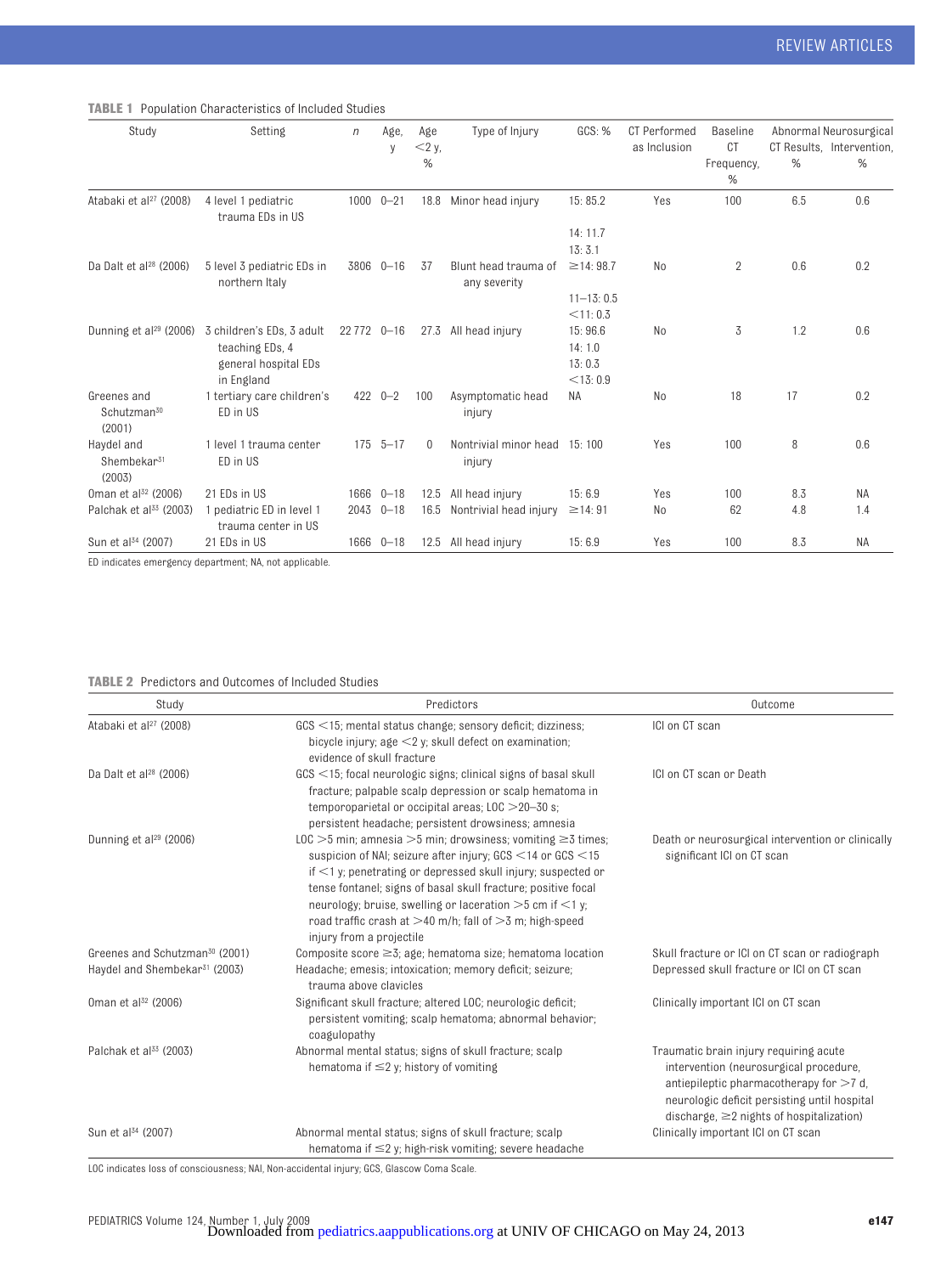#### **TABLE 3** Quality Assessment Score for Clinical Prediction-Rule Derivation

| Criteria                             | Score                                                                                         |
|--------------------------------------|-----------------------------------------------------------------------------------------------|
| Data collected prospectively         | $1 = \text{ves}$                                                                              |
| Study site(s) well described         | $1 = yes$                                                                                     |
| Study population well described      | $1 = a$ ge, injury severity, and injury types reported                                        |
| Predictors well defined              | $1 =$ predictors were unambiguous                                                             |
| Blinding of predictor assessors      | $1 =$ predictor assessors were blind to CT results                                            |
| Outcome well defined                 | $1 =$ outcome was unambiguous                                                                 |
| Blinding of outcome assessors        | $1 =$ radiologists were blind to predictors                                                   |
| Predictors reproducible              | 1 = reproducibility in children reported and $\kappa > 0.5$                                   |
| Adequate follow-up of outcomes       | $1 =$ outcomes assessed after hospital discharge                                              |
| Rule applied to all patients at risk | $1$ = rule applied to all head-injured patients (not only<br>those who had head CT performed) |
| Adequate model power                 | $1 =$ No. of outcomes to potential predictors at 10 or more                                   |
| Adequate reporting of results        | $1 =$ sensitivity, specificity, PPV, and NPV reported                                         |
| Clinical sensibility                 | $1 =$ predictors and outcome were clinically meaningful                                       |
| Ease of bedside use                  | $1$ = reviewers could easily apply rule at the bedside                                        |
| Total                                | 14                                                                                            |



**FIGURE 1**

Selection process for clinical prediction rules on ICI in head injury.

#### **Assessment of Methodologic Quality**

The quality of the included studies was assessed by using 14 items from published guidelines for use in the derivation of clinical prediction rules.17–20,26 Each item was recorded as present (1) or absent (0), with a maximum total of 14 (Table 3). Three reviewers (Drs Maguire, Boutis, and Parkin) independently extracted data from the studies by using the data abstraction form shown in Appendix 2. Discrepancies between the 3 reviewers were discussed and resolved by consensus. Ease of bedside use was evaluated as present if all 3 reviewers felt they

could easily apply the rule at the bedside.

#### **Assessment of Rule Performance**

For each rule, the following variables were abstracted: sensitivity, specificity, negative predictive value (NPV) and positive predictive value (PPV) for ICI, and the predicted frequency of CT scanning that would result if the rule were applied to every patient (rulepredicted CT frequency). Given that physicians would not feel comfortable using a rule that missed more than a very small number of children with acute brain injury and that such a rule should reduce cranial CT use, rule performance was assessed by the sensitivity of the rule and the rule-predicted CT frequency.<sup>18,21,24,25</sup>

Because rule performance is likely affected by age and injury severity, we separately examined rule performance in 3 populations: (1) children of all ages and injury severities; (2) children with minor head injury (defined as a Glasgow coma score [GCS] of  $\geq$ 13 at presentation<sup>25</sup>); and  $(3)$  young children  $( $3$  years of age)$ . Some rules were examined in more than 1 of the above-listed populations.

#### **RESULTS**

We screened 3357 titles and abstracts identified by the search strategy as being potentially relevant (see Fig 1). Two hundred eighteen studies were extracted as full-text articles and assessed for inclusion. Eight studies fulfilled all inclusion criteria.27–34

#### **Description of Studies**

Table 1 displays the population characteristics of the 8 included studies. All studies described derivations of a rule. None validated a rule in a separate population from that in which it was derived or assessed the rule's clinical impact. Five studies were multicenter, 27-29, 32, 34 and 3 were single center.30,31,33 The median number of children enrolled was 1666, ranging from 422 to 22 772. In no study was CT scanning performed on every child from an unselected population. Four studies included only children for whom imaging was performed at the discretion of the attending physician, 27,31,32,34 and 4 studies included children regardless of whether imaging was performed.28–30,33 The studies varied considerably in the characteristics of the population's age, injury severity, baseline CT frequency, ICI identified on CT scan, and need for neurosurgical intervention. For 2 studies, rules derived from the same population but us-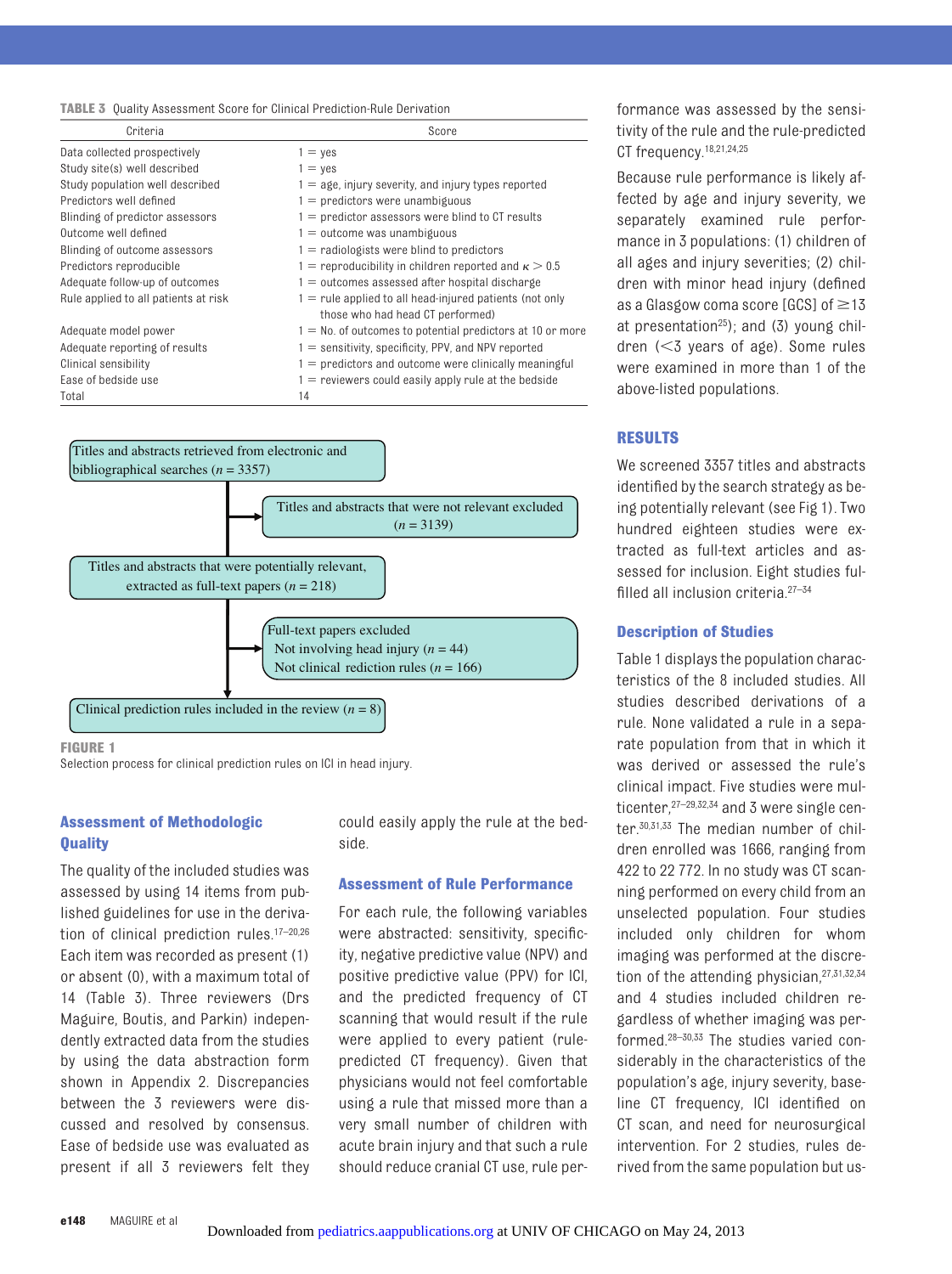| ABLE 4 Methodologic Quality of Included Studies |             |                                  |                               |                              |                                                                                                                                                           |                            |                                  |                            |                       |                                          |                            |                                                                                                                                                                                                                                                                                                                                                                                                                                          |                        |                |                            |
|-------------------------------------------------|-------------|----------------------------------|-------------------------------|------------------------------|-----------------------------------------------------------------------------------------------------------------------------------------------------------|----------------------------|----------------------------------|----------------------------|-----------------------|------------------------------------------|----------------------------|------------------------------------------------------------------------------------------------------------------------------------------------------------------------------------------------------------------------------------------------------------------------------------------------------------------------------------------------------------------------------------------------------------------------------------------|------------------------|----------------|----------------------------|
| Study                                           | Prospective | Jescribed<br>Sites Well<br>Study | Described<br>Patients<br>Well | "edictors<br>Well<br>Defined | Predictor<br>Assessor<br>Blinding                                                                                                                         | Outcome<br>Well<br>Defined | Jutcome<br>Assess or<br>Blinding | Predictors<br>Reproducible | Adequate<br>Follow-up | Applied<br>to All<br>Patients<br>at Risk | Adequate<br>Model<br>Power | Adequate<br>Reporting<br>of Results                                                                                                                                                                                                                                                                                                                                                                                                      | Clinically<br>Sensible | Ease of<br>Use | Total<br>of $14$ )         |
| tabaki et al <sup>27</sup> (2008)               | Yes         | Yes                              | Yes                           |                              |                                                                                                                                                           |                            |                                  |                            |                       |                                          |                            |                                                                                                                                                                                                                                                                                                                                                                                                                                          |                        |                |                            |
| a Dalt et al <sup>28</sup> (2006)               | Yes         | Yes                              | Yes                           |                              |                                                                                                                                                           |                            |                                  |                            |                       |                                          |                            |                                                                                                                                                                                                                                                                                                                                                                                                                                          |                        |                |                            |
| unning et al <sup>29</sup> (2006)               | Yes         | Yes                              | Yes                           |                              |                                                                                                                                                           |                            |                                  |                            | <b>Ness</b><br>Yes    |                                          |                            |                                                                                                                                                                                                                                                                                                                                                                                                                                          |                        |                | $\infty$ $\infty$ $\infty$ |
| Schutzman <sup>30</sup> (2001)<br>Greenes and   | Yes         | Yes                              | Yes                           |                              |                                                                                                                                                           | Yes<br>Yes<br>Yes<br>Yes   |                                  |                            |                       |                                          |                            |                                                                                                                                                                                                                                                                                                                                                                                                                                          |                        |                |                            |
| laydel and Shembekar <sup>51</sup><br>(2003)    | Yes         | Yes                              | Yes                           | $2222222222232333333333$     | $\begin{array}{ccc}\n\text{Yes} & \text{Yes} & \text{Yes} \\ \text{Yes} & \text{Yes} & \text{Yes} \\ \text{Yes} & \text{Yes} & \text{Yes} \\ \end{array}$ |                            | 2222 2 2220                      | 228222288                  | 22.8824               | $2 \times 2 \times 2$<br>2 2 2 2 2 2 4   | 22222222222                | $\begin{array}{ccccc} \mathbf{y} & \mathbf{y} & \mathbf{y} & \mathbf{y} & \mathbf{y} \\ \mathbf{y} & \mathbf{y} & \mathbf{y} & \mathbf{y} & \mathbf{y} \\ \mathbf{y} & \mathbf{y} & \mathbf{y} & \mathbf{y} & \mathbf{y} \\ \mathbf{y} & \mathbf{y} & \mathbf{y} & \mathbf{y} & \mathbf{y} \\ \mathbf{y} & \mathbf{y} & \mathbf{y} & \mathbf{y} & \mathbf{y} \\ \mathbf{y} & \mathbf{y} & \mathbf{y} & \mathbf{y} & \mathbf{y} \\ \math$ |                        |                | ာ                          |
| Iman et al $^{32}$ (2006)                       | Yes         | Yes                              | $\geq$                        |                              |                                                                                                                                                           |                            |                                  |                            |                       |                                          |                            |                                                                                                                                                                                                                                                                                                                                                                                                                                          |                        |                |                            |
| Palchak et al <sup>33</sup> (2003)              | Yes         | Yes                              | Yes                           |                              |                                                                                                                                                           |                            |                                  |                            |                       |                                          |                            |                                                                                                                                                                                                                                                                                                                                                                                                                                          |                        |                | _ െ പ് വ                   |
| Sun et al <sup>34</sup> (2007)                  | $\tilde{z}$ | Yes                              | $\geq$                        |                              |                                                                                                                                                           | Yes<br>Yes<br>Yes          |                                  |                            |                       |                                          |                            |                                                                                                                                                                                                                                                                                                                                                                                                                                          |                        |                |                            |
|                                                 |             |                                  | G                             |                              |                                                                                                                                                           |                            |                                  |                            |                       |                                          |                            |                                                                                                                                                                                                                                                                                                                                                                                                                                          |                        |                |                            |
|                                                 |             |                                  |                               |                              |                                                                                                                                                           |                            |                                  |                            |                       |                                          |                            |                                                                                                                                                                                                                                                                                                                                                                                                                                          |                        |                |                            |

ing different predictors were described.<sup>32,34</sup> Two studies derived several rules from children of different ages and injury severities.29,33 In total, there were 5 rules derived from children of all ages and injury severities,28,29,32–34 4 derived from children with minor head injury (GCS  $\geq$ 13),<sup>27,29,31,33</sup> and 4 derived from young children  $(<$ 3 years of age). $30,32-34$ 

Predictors included in the rules and outcomes predicted by the rules also varied considerably (Table 2). Predictors of ICI common to 6 or more rules included a GCS of  $\leq$ 15, mental status changes, evidence of skull fracture, and scalp hematoma.

The 4 studies that included only children in whom imaging was performed used ICI identified on imaging as the sole outcome.27,31,32,34 Two of the 4 studies that included children with head injury regardless of whether imaging was performed attempted to identify clinically important outcomes such as neurosurgical intervention, death, and/or clinically significant imaging findings.29,33

### **Methodologic Quality**

The methodologic quality of the studies is summarized in Table 4. The study sites of all studies were adequately described, and all prediction rules included clinically sensible predictors and outcomes. The most poorly addressed quality items were blinding of radiologists to clinical information (0 of 8), predictor reproducibility (3 of 8), adequate follow-up of outcomes (4 of 8), application of the rule to all patients at risk (4 of 8), and adequacy of model power (4 of 8).

Studies met between 8 and 13 of the 14 quality items. The 2 highest-quality studies (Dunning et al<sup>29</sup> and Palchak et al<sup>33</sup>) assessed outcomes in a diverse population of children (not just those who had imaging performed) and adequately assessed outcomes.

The study with the highest quality did not report outcome-assessor blinding.33 The study with the second highest quality did not report outcome or predictor-assessor blinding and, with 14 predictors in the rule, was felt to be difficult to use at the bedside.<sup>29</sup>

# **Rule Performance**

Rule performance was compared separately for children with any severity of trauma (Table 5), for children with minor head injury (Table 6), and for young children (Table 7). In rules for children with any severity of trauma, the lower limits of the 95% confidence interval (CI) for sensitivity ranged from 0.82 to 0.97. The frequency with which head CT would be ordered if the rule was applied to all patients (rule-predicted CT frequency) varied from 14% to 86%. In the highest-performing rule, the lower limit of the 95% CI for sensitivity was 0.96, and the rule-predicted CT frequency was 14%.29

For rules applicable to children with minor head injury (Table 6), the lower limit of the 95% CIs for sensitivity ranged from 0.73 to 0.94. Rulepredicted CT frequency varied between 13% and 77%. The highest-performing rule had a lower limit of the 95% CI for sensitivity of 0.94 and a rule-predicted CT frequency of 13%.

Rules for young children performed less well (Table 7), with the lower limit of the 95% CIs ranging from 0.72 to 0.87 and rule-predicted CT frequencies between 35% and 95%. The highest-performing rule had a lower limit of the 95% CI for sensitivity of 0.87 and a rule-predicted CT frequency of 35%.

# **DISCUSSION**

We performed a systematic review of clinical prediction rules for predicting which head-injured children should receive a cranial CT scan. Eight clinical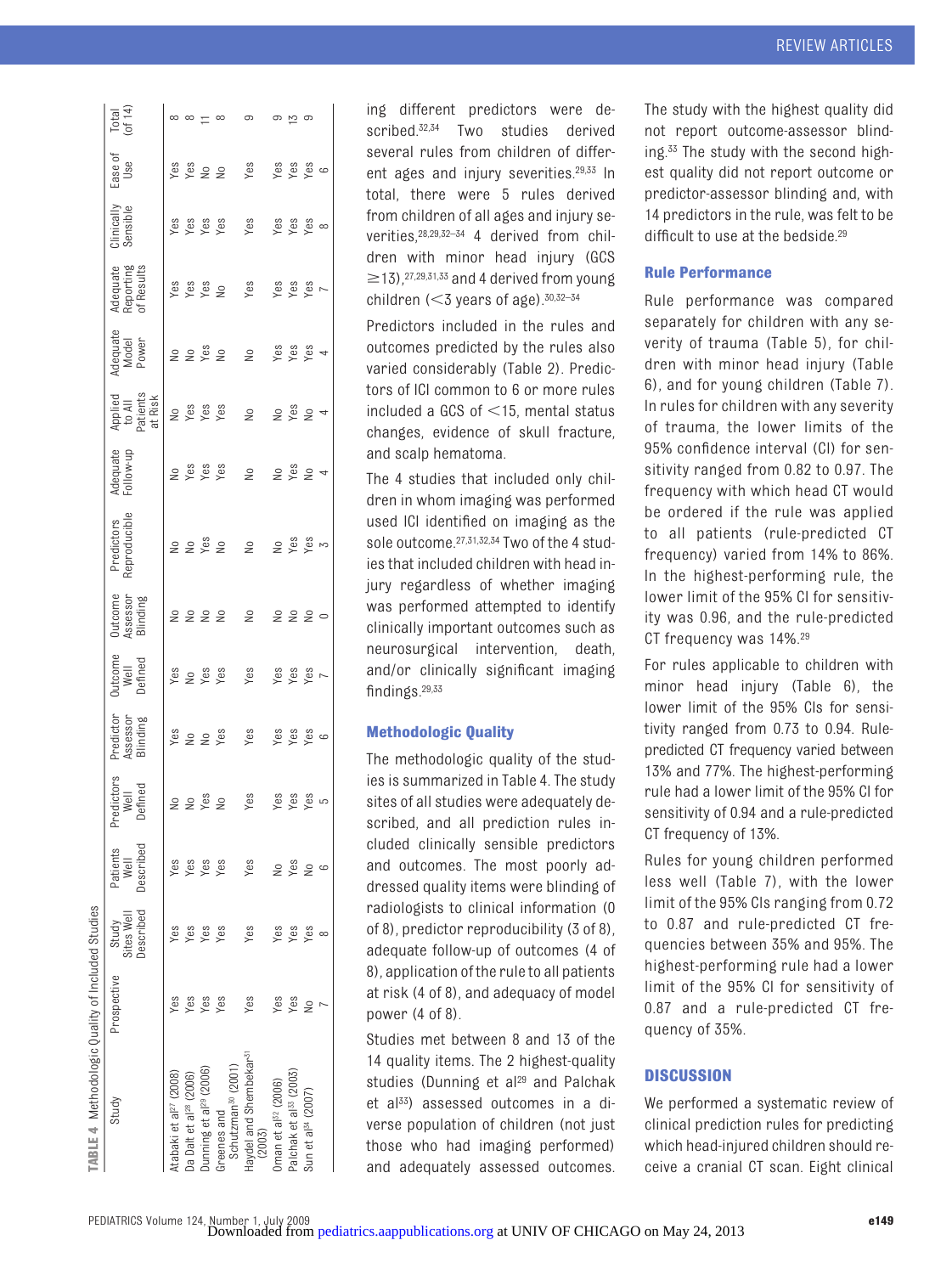#### **TABLE 5** Rule Performance for Children With Any Severity of Trauma

| Study                              | n        | Rule-Predicted<br>CT frequency,<br>% | Sensitivity<br>$(95\% \text{ Cl})$ | Specificity<br>$(95\% \, \text{Cl})$ | NPV (95% CI)          | PPV (95% CI)         |
|------------------------------------|----------|--------------------------------------|------------------------------------|--------------------------------------|-----------------------|----------------------|
| Da Dalt et al $^{28}$ (2006)       | 3806     | 28                                   | 1.00 (0.82—1.00)                   | $0.73(0.71 - 0.74)$                  | 1.00 (0.998-1.00)     | $0.021(0.01 - 0.03)$ |
| Dunning et al <sup>29</sup> (2006) | 22 7 7 2 | 14                                   | $0.98(0.96 - 1.00)$                | $0.87(0.87-0.87)$                    | $0.999(0.999 - 1.00)$ | $0.09(0.08 - 0.10)$  |
| 0man et al <sup>32</sup> (2006)    | 1666     | 86                                   | $0.99(0.95 - 1.00)$                | $0.15(0.13 - 0.17)$                  | $0.99(0.97 - 1.00)$   | $0.095(0.08 - 0.11)$ |
| Palchak et al <sup>33</sup> (2003) | 2043     | 56                                   | 1.00 (0.97—1.00)                   | $0.46(0.44 - 0.49)$                  | 1.00 (0.997-1.00)     | $0.092(0.08 - 0.11)$ |
| Sun et al <sup>34</sup> (2007)     | 1666     | 59                                   | $0.90(0.86 - 0.95)$                | $0.43(0.40 - 0.45)$                  | $0.98(0.97 - 0.99)$   | $0.13(0.11 - 0.15)$  |

#### **TABLE 6** Rule Performance for Children With Minor Head Injury (GCS  $\geq$ 13)

| Study                                           | n      | Rule-Predicted<br>CT Frequency,<br>% | Sensitivity<br>$(95\% \text{ Cl})$ | Specificity<br>$(95% \text{ Cl})$ | NPV (95% CI)          | PPV (95% CI)        |
|-------------------------------------------------|--------|--------------------------------------|------------------------------------|-----------------------------------|-----------------------|---------------------|
| Atabaki et al <sup>27</sup> (2008)              | 1000   | 54                                   | $0.95(0.86 - 0.99)$                | $0.49(0.46 - 0.52)$               | $0.99(0.98 - 0.99)$   | $0.12(0.09 - 0.15)$ |
| Dunning et $a^{29}$ (2006)                      | 22 579 | 13                                   | $0.98(0.94 - 0.99)$                | $0.87(0.87 - 0.88)$               | $0.999(0.999 - 1.00)$ | $0.05(0.05 - 0.06)$ |
| Haydel and Shembekar <sup>31</sup> (2003)       | 175    |                                      | $1.00(0.73 - 1.00)$                | $0.26(0.19 - 0.33)$               | $1.00(0.89 - 1.00)$   | $0.10(0.06 - 0.17)$ |
| Palchak et al <sup>33</sup> (2003) <sup>a</sup> | 1098   | 52                                   | $0.95(0.83 - 0.99)$                | $0.50(0.46 - 0.53)$               | $1.00(0.99 - 1.00)$   | $0.07(0.05 - 0.09)$ |

a For predicting traumatic brain injury on CT scan on children who underwent a CT scan.

#### **TABLE 7** Rule Performance for Young Children

| Study                                                   | n   | Rule-Predicted<br>CT Frequency,<br>$\%$ | Sensitivity<br>$(95% \, \text{Cl})$ | Specificity<br>$(95\% \, \text{Cl})$ | NPV (95% CI)        | PPV (95% CI)         |
|---------------------------------------------------------|-----|-----------------------------------------|-------------------------------------|--------------------------------------|---------------------|----------------------|
| Greenes and Schutzman <sup>30</sup> (2001) <sup>a</sup> | 422 | 35                                      | $0.98(0.87 - 1.00)$                 | $0.49(0.40 - 0.58)$                  | $0.98(0.90 - 0.99)$ | $0.40(0.31 - 0.50)$  |
| 0man et al <sup>32</sup> (2006) <sup>b</sup>            | 309 | 95                                      | $1.00(0.86 - 1.00)$                 | $0.05(0.03 - 0.09)$                  | $1.00(0.78 - 1.00)$ | $0.085(0.06 - 0.12)$ |
| Palchak et al <sup>33</sup> (2003) <sup>a,c</sup>       | 194 | 69                                      | $1.00(0.82 - 1.00)$                 | $0.34(0.27 - 0.41)$                  | $1.00(0.95 - 1.00)$ | $0.11(0.06 - 0.18)$  |
| Sun et al <sup>34</sup> (2007) <sup>a</sup>             | 208 | 89                                      | $1.00(0.72 - 1.00)$                 | $0.11(0.06 - 0.16)$                  | $1.00(0.82 - 1.00)$ | $0.04(0.02 - 0.08)$  |

a For children younger than 2 years.

**b** For children younger than 3 years.

c For predicting traumatic brain injury on CT scan on children who underwent a CT scan.

prediction-rule derivation studies were identified. They varied considerably in population, predictors, and outcomes, and none were validated in a separate population. The authors of 2 studies attempted to identify clinically meaningful outcomes,29,33 whereas others sought to identify any traumarelated CT change regardless of whether acute intervention would be required.27,28,30,31

To assess the methodologic quality of these prediction rules, we quantified the presence or absence of 14 items considered to be important for highquality clinical prediction rules.17–20,26 The quality of the rules varied considerably (Table 4). The most important quality issue that affected the majority of the studies related to including only patients for whom a CT scan was ordered by the attending physician. Because clinical prediction rules are intended to be used for all patients presenting with a head injury, this represents an important limitation. It is recognized that it is not possible or desirable for studies to perform CT scans on all children with head injury. To overcome this, 4 studies followed children who did not undergo CT scanning for clinically important outcomes such as subsequent return to an emergency department, CT scan, neurosurgical intervention, or death.28–30,33

For children with any severity of head trauma (Table 5), the top-performing rule had excellent performance (sensitivity: 0.98 [95% CI: 0.96 –1.00]; rulepredicted CT frequency: 14%).29 This rule had the second highest methodologic quality (11 of 14 quality components). The highest-quality rule (13 of 14 quality components) had excellent

sensitivity (1.0 [95% CI: 0.97–1.00]) but had a rule-predicted CT frequency of 56%, which may increase cranial CT use in some settings.<sup>33</sup>

Rules derived from children with any severity of injury have limited utility, because in the setting of major head trauma, pediatric emergency physicians are likely to order cranial CT scanning regardless of the recommendations of a clinical prediction rule. Thus, a rule is likely to be most useful for children with minor head injury. The top-performing rule for children with minor head injury (Table 6) had a sensitivity of 0.98 (95% CI: 0.94 – 0.99) and a rule-predicted CT frequency of 13%.29 This rule has 14 predictors affecting its ease of use at the bedside. However, predicting ICI accurately in children with minor head injury may require a complex rule. If this is the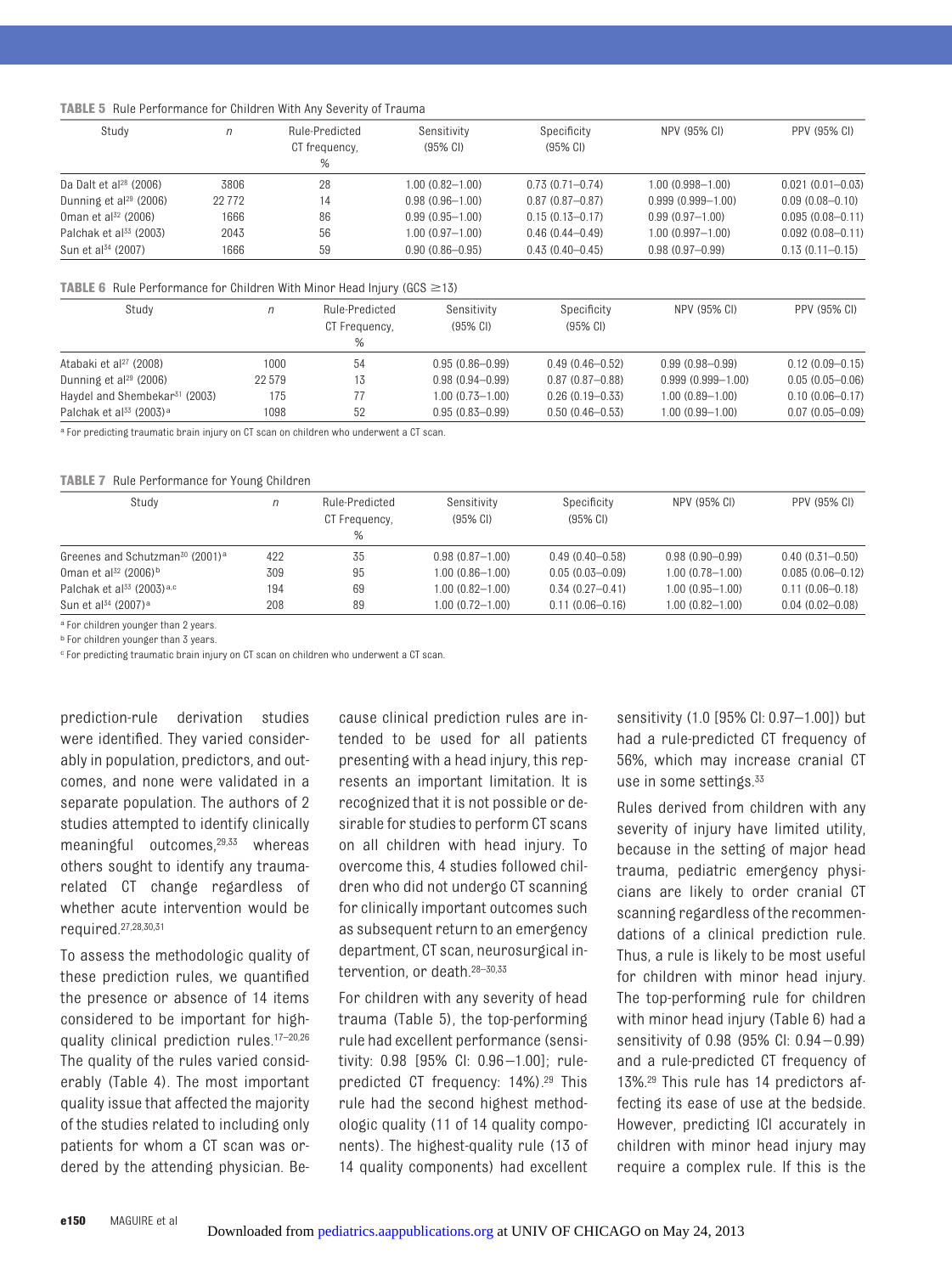case, tools that aid with data collection and computation in the emergency department may be needed for this complex rule to be implemented successfully.

The performance of rules for young children was, in general, poorer than rules for the other populations (Table 7). The highest-performing rule had a sensitivity of 0.98 and a wide CI (95% CI: 0.87–1.00), with a rule-predicted CT frequency of 35%. This rule met only 8 of the 14 methodologic quality items, and its ease of use was limited by the need for a summation score for 12 predictor variables  $30$ 

It is important to acknowledge the limitations of this systematic review. First, the electronic search strategy may not have identified all clinical prediction rules for head injury in children. However, examination of the reference lists of all identified prediction-rule publications failed to reveal any additional studies. Second, the proposed quality metric treated each quality item with equal weight, and it is possible that certain components may be more important than others. Third, although the items used to assess methodologic quality have been well described in the literature, $17-20.26$  they have not been rigorously developed or validated. They are, however, very similar to those widely accepted for evaluating the quality of studies of diagnostic tests.35

# **CONCLUSIONS**

With this systematic review we have identified 8 clinical prediction rule derivation studies for predicting which children with head injury should receive cranial CT scanning, 2 of which have strong quality and performance.<sup>29,33</sup> However, neither of them have been validated in different populations. Clinical prediction rules for children with minor head injury that have high quality and performance at the derivation stage should be prospectively validated in different populations. A highquality and high-performing rule has not yet been derived for very young children. Thus, further study is needed before a clinical prediction rule for children with head injury can be recommended for use in routine practice.

# **APPENDIX 1: CLINICAL PREDICTION RULE FOR HEAD-INJURY SYSTEMATIC REVIEW— ELECTRONIC SEARCH STRATEGY**

With the assistance of Elizabeth Uleryk (Director, Hospital for Sick Children Library), a comprehensive literature search was run by using the OVID search platform in Medline, Embase, and the EBM Review–Cochrane Database of Systematic Reviews from the beginning of the database until November, 2008. The following terms were searched by using specific database indexing and text-word equivalents to identify articles for review.

(Craniocerebral trauma/ or models, statistical/ or Monte Carlo method/ or probability/ or regression analysis/ or multivariate analysis/ or predict\*.mp.) AND (decision trees/ or predictive value of tests/ or ([decision: or predict:] adj5 [rule: or model: or algorithm: or aid or score:]).ti,ab.) AND (limit to age groups birth to 18 years of age or pediatrics/) AND (cohort studies/ or longitudinal studies/ or follow-up studies/ or prospective studies/ or prognosis/ or disease-free survival/ or treatment outcome/ or treatment failure/ or disease progression/ or morbidity/ or incidence/ or prevalence/ or mortality/ or cause of death/ or fatal outcome/ or hospital mortality/ or infant mortality/ or maternal mortality/ or survival rate/ or survival analysis/ or disease-free survival/ or natural history.tw. or evaluation studies.pt. or evaluation studies as topic/ or validation studies.pt. or validation studies as topic/ "sensitivity and specificity"/ or predictive value of tests/ or ROC curve/ or diagnostic errors/ or false negative reactions/ or false positive reactions/ or observer variation/ or likelihood functions/ or (likelihood or likelihood ratio:).tw. or pediatrics.jn. or journal of pediatrics.jn. or ambulatory pediatrics.jn. or annals of emergency medicine.jn or ("archives of pediatrics" or "*archives of pediatrics and adolescent medicine*"). Jn.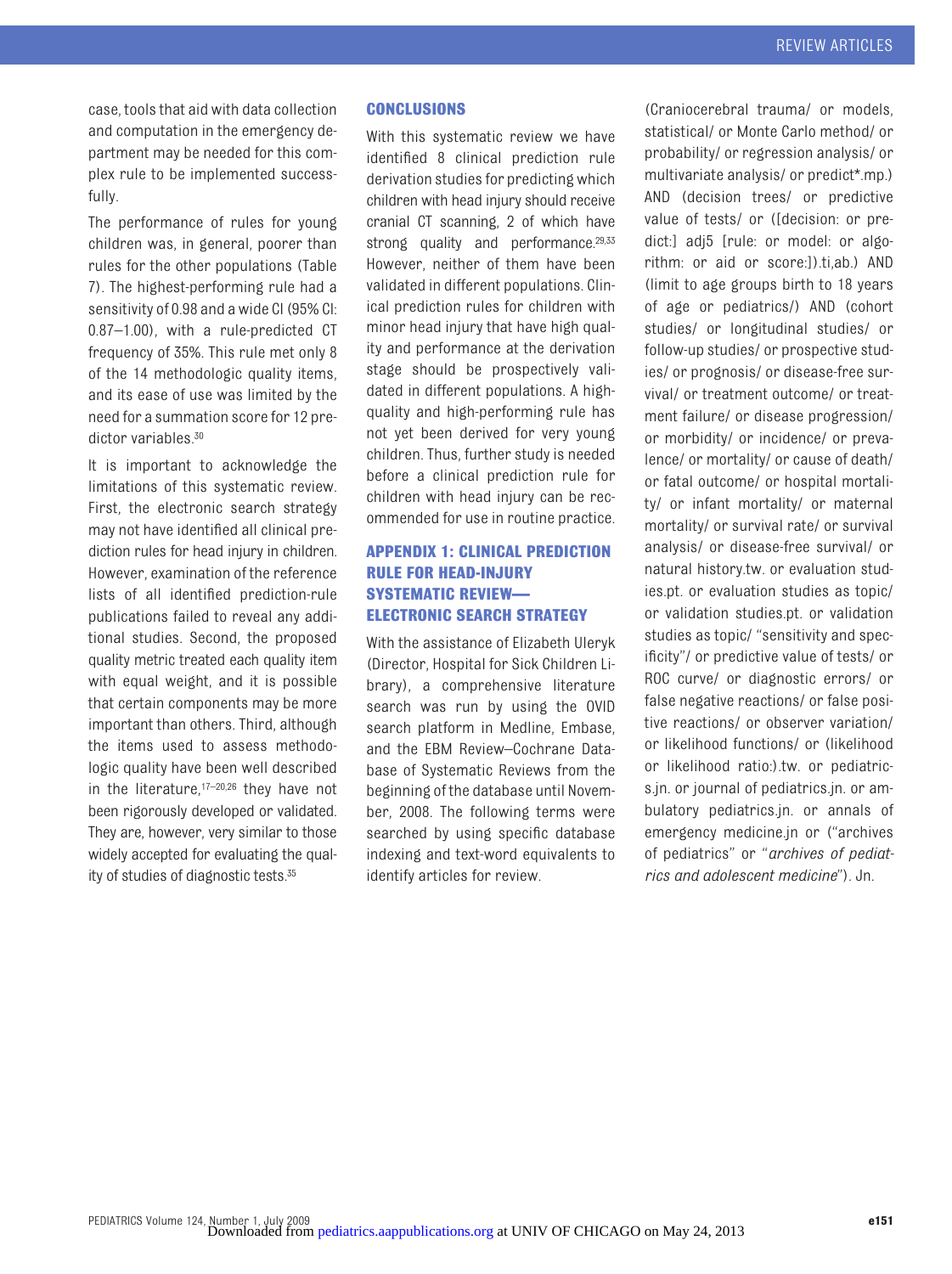# **APPENDIX 2: CLINICAL PREDICTION RULE FOR HEAD INJURY SYSTEMATIC REVIEW—METHODOLOGIC QUALITY-ASSESSMENT TOOL**

|                                                                            |                                                               |             | Reviewer:       |  |  |
|----------------------------------------------------------------------------|---------------------------------------------------------------|-------------|-----------------|--|--|
|                                                                            |                                                               |             |                 |  |  |
| Study Type:                                                                | Derivation                                                    | Validation  | Impact analysis |  |  |
|                                                                            | Single center                                                 | Multicenter |                 |  |  |
|                                                                            | Rule Evaluation (please circle yes or no):                    |             |                 |  |  |
| 1. Data collected prospectively                                            |                                                               |             | Yes/No          |  |  |
| 2. Study site(s) well described                                            |                                                               |             | Yes/No          |  |  |
| 3. Population well described                                               |                                                               |             |                 |  |  |
|                                                                            | (age, gender, injury severity, mechanisms of injury)          |             | Yes/No          |  |  |
| 4. Predictors:                                                             |                                                               |             |                 |  |  |
| Identification and definition                                              |                                                               |             | Yes/No          |  |  |
| <b>Blind assessment</b>                                                    |                                                               |             | Yes/No          |  |  |
| 5. Outcome:                                                                |                                                               |             |                 |  |  |
| Definition                                                                 |                                                               | Yes/No      |                 |  |  |
| <b>Blind</b> assessment<br>Yes/No                                          |                                                               |             |                 |  |  |
| 6. Reproducibility of predictors                                           | Yes/No                                                        |             |                 |  |  |
| 7. Adequate followup (followup postdischarge)                              | Yes/No                                                        |             |                 |  |  |
| 8. Rule applied to all patients at risk (not just those with CT)<br>Yes/No |                                                               |             |                 |  |  |
|                                                                            | 9. Adequate power (outcomes/predictors $\geq 10$ )            |             | Yes/No          |  |  |
|                                                                            | 10. Adequate reporting of results (Sn, Sp, PPV, NPV reported) |             | Yes/No          |  |  |
| 11. Clinically sensible                                                    |                                                               |             | Yes/No          |  |  |
| 12. Easy to use at the bedside                                             |                                                               |             | Yes/No          |  |  |
| <b>Total Score</b><br>/14                                                  |                                                               |             |                 |  |  |

# **ACKNOWLEDGMENTS**

The Pediatric Outcomes Research Team is supported by a grant from the Hospital for Sick Children Foundation. Dr Maguire is supported through a Canadian Institutes of Health Research Fellowship. These funding bodies had no role in design or conduct of the study; collection, management, analysis, or interpretation of the data; or preparation, review, or approval of the manuscript.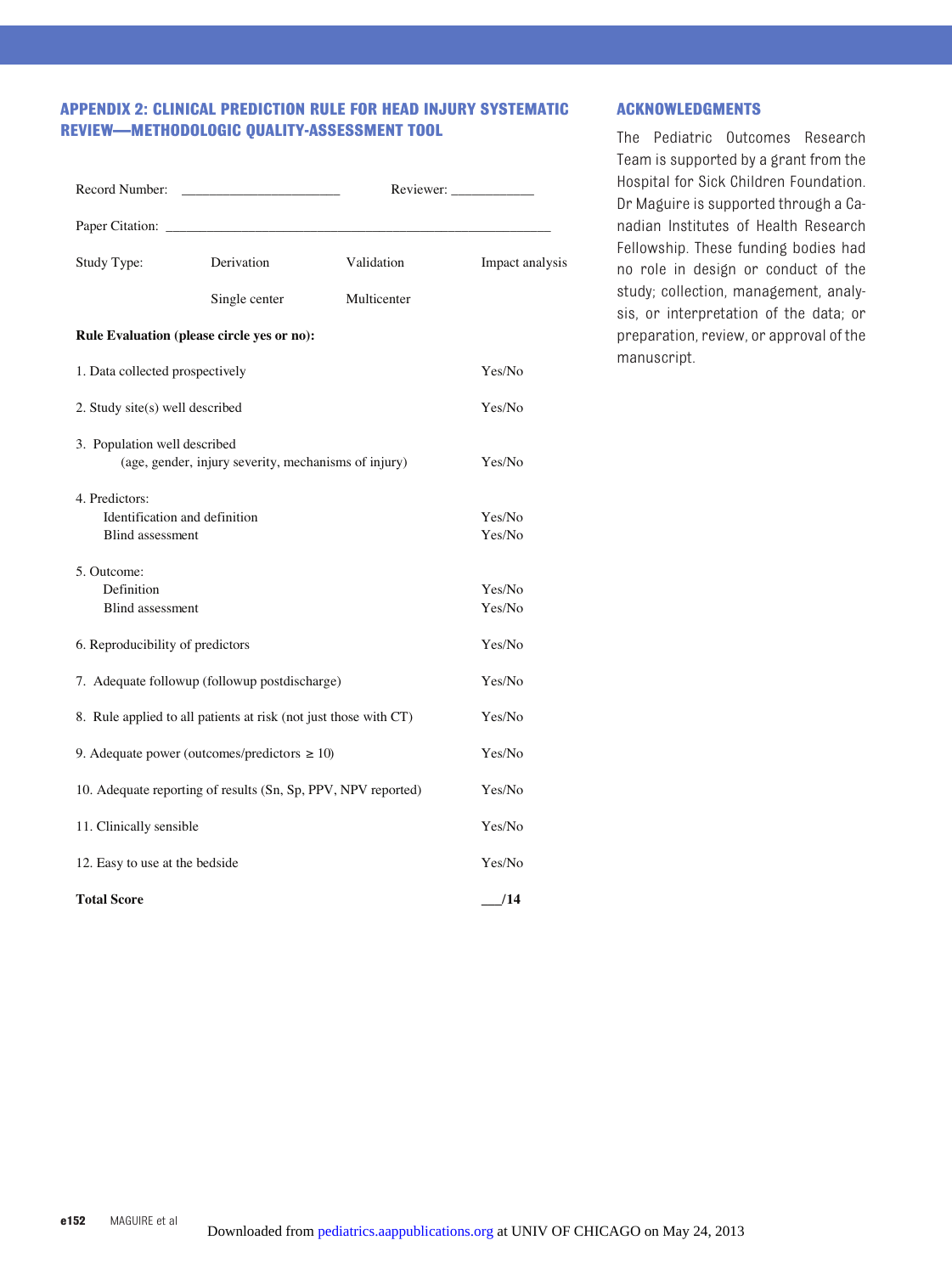#### **REFERENCES**

- 1. Canadian Institute For Health Information. Head injuries in Canada: a decade of change (1994 –1995 to 2003–2004). Available at: http://secure.cihi.ca/cihiweb/en/downloads/ analysis-ntr-2006-e.pdf. Accessed April 10, 2009
- 2. Homer CJ, Kleinman L. Technical report: minor head injury in children. *Pediatrics.* 1999;104(6). Available at: www.pediatrics.org/cgi/content/full/104/6/e78
- 3. Mettler FA Jr, Wiest PW, Locken JA, Kelsey CA. CT scanning: patterns of use and dose. *J Radiol Prot.* 2000;20(4):353–359
- 4. National Center for Health Statistics. *National Hospital Ambulatory Medical Care Survey*. Hyattsville, MD: National Center for Health Statistics; 1992
- 5. Klassen TP, Reed MH, Stiell IG, et al. Variation in utilization of computed tomography scanning for the investigation of minor head trauma in children: a Canadian experience. *Acad Emerg Med.* 2000;7(7):739 –744
- 6. Blackwell CD, Gorelick M, Holmes JF, et al. Pediatric head trauma: changes in use of computed tomography in emergency departments in the United States over time. *Ann Emerg Med.* 2007; 49(3):320 –324
- 7. Jagoda AS, Cantrill SV, Wears RL, et al. Clinical policy: neuroimaging and decisionmaking in adult mild traumatic brain injury in the acute setting. *Ann Emerg Med.* 2002;40(2):231–249
- 8. Teasdale GM, Murray G, Anderson E, et al. Risks of acute traumatic intracranial haematoma in children and adults: implications for managing head injuries. *BMJ.* 1990;300(6721):363–367
- 9. Taheri PA, Karamanoukian H, Gibbons K, Waldman N, Doerr RJ, Hoover EL. Can patients with minor head injuries be safely discharged home? *Arch Surg.* 1993;128(3):289 –292
- 10. Servadei F, Vergoni G, Nasi MT, Staffa G, Donati R, Arista A. Management of low-risk head injuries in an entire area: results of an 18-month survey. *Surg Neurol.* 1993;39(4):269 –275
- 11. American Academy of Pediatrics, Committee on Quality Improvement; American Academy of Family Physicians, Commission on Clinical Policies and Research. The management of minor closed head injury in children. *Pediatrics.* 1999;104(6):1407–1415
- 12. Schutzman SA, Barnes P, Duhaime AC, et al. Evaluation and management of children younger than two years old with apparently minor head trauma: proposed guidelines. *Pediatrics.* 2001;107(5): 983–993
- 13. Schutzman SA, Greenes DS. Pediatric minor head trauma. *Ann Emerg Med.* 2001;37(1):65–74
- 14. Brenner D, Elliston C, Hall E, Berdon W. Estimated risks of radiation-induced fatal cancer from pediatric CT. *AJR Am J Roentgenol.* 2001;176(2):289 –296
- 15. Brenner DJ. Estimating cancer risks from pediatric CT: going from the qualitative to the quantitative. *Pediatr Radiol.* 2002;32(4):228 –223; discussion 242–244
- 16. Brenner DJ, Hall EJ. Computed tomography: an increasing source of radiation exposure. *N Engl J Med.* 2007;357(22):2277–2284
- 17. McGinn TG, Guyatt GH, Wyer PC, Naylor CD, Stiell IG, Richardson WS. Users' guides to the medical literature: XXII: how to use articles about clinical decision rules. Evidence-Based Medicine Working Group. *JAMA.* 2000;284(1):79 – 84
- 18. Laupacis A, Sekar N, Stiell IG. Clinical prediction rules: a review and suggested modifications of methodological standards. *JAMA.* 1997;277(6):488 – 494
- 19. Wasson JH, Sox HC, Neff RK, Goldman L. Clinical prediction rules: applications and methodological standards. *N Engl J Med.* 1985;313(13):793–799
- 20. Reilly BM, Evans AT. Translating clinical research into clinical practice: impact of using prediction rules to make decisions. *Ann Intern Med.* 2006;144(3):201–209
- 21. Stiell IG, Lesiuk H, Wells GA, et al. The Canadian CT Head Rule Study for patients with minor head injury: rationale, objectives, and methodology for phase I (derivation). *Ann Emerg Med.* 2001;38(2): 160 –169
- 22. Stiell IG, Lesiuk H, Wells GA, et al. Canadian CT Head Rule Study for patients with minor head injury: methodology for phase II (validation and economic analysis). *Ann Emerg Med.* 2001;38(3):317–322
- 23. Wells PS, Anderson DR, Bormanis J, et al. Value of assessment of pretest probability of deep-vein thrombosis in clinical management. *Lancet.* 1997;350(9094):1795–1798
- 24. Stiell IG, McKnight RD, Greenberg GH, et al. Implementation of the Ottawa ankle rules. *JAMA.* 1994;271(11):827– 832
- 25. Stiell IG, Wells GA, Vandemheen K, et al. The Canadian CT Head Rule for patients with minor head injury. *Lancet.* 2001;357(9266):1391–1396
- 26. Stiell IG, Wells GA. Methodologic standards for the development of clinical decision rules in emergency medicine. *Ann Emerg Med.* 1999;33(4):437– 447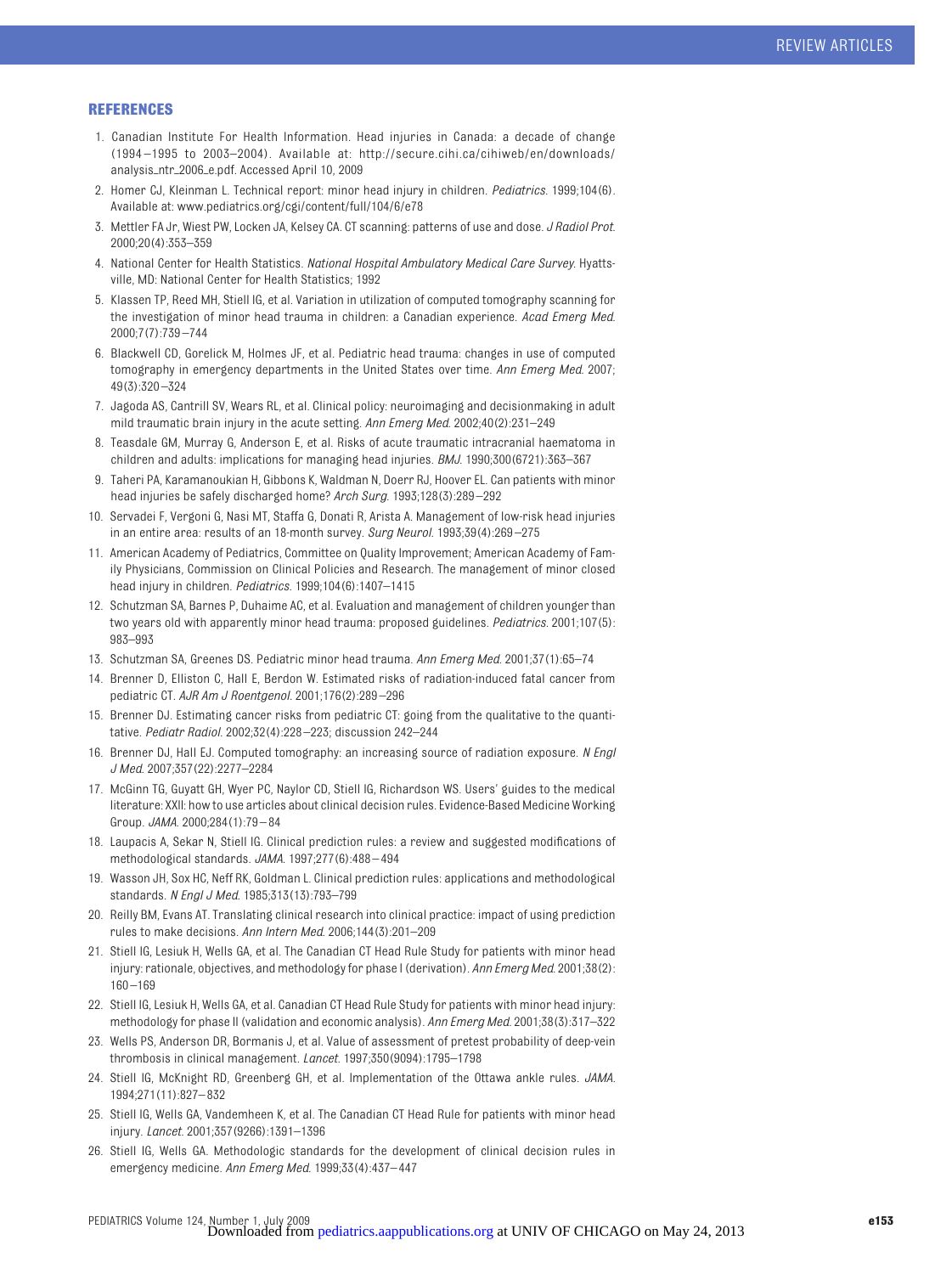- 27. Atabaki SM, Stiell IG, Bazarian JJ, et al. A clinical decision rule for cranial computed tomography in minor pediatric head trauma. *Arch Pediatr Adolesc Med.* 2008;162(5):439 – 445
- 28. Da Dalt L, Marchi AG, Laudizi L, et al. Predictors of intracranial injuries in children after blunt head trauma. *Eur J Pediatr.* 2006;165(3):142–148
- 29. Dunning J, Daly JP, Lomas JP, et al. Derivation of the children's head injury algorithm for the prediction of important clinical events decision rule for head injury in children. *Arch Dis Child.* 2006;91(11):885– 891
- 30. Greenes DS, Schutzman SA. Clinical significance of scalp abnormalities in asymptomatic headinjured infants. *Pediatr Emerg Care.* 2001;17(2):88 –92
- 31. Haydel MJ, Shembekar AD. Prediction of intracranial injury in children aged five years and older with loss of consciousness after minor head injury due to nontrivial mechanisms. *Ann Emerg Med.* 2003;42(4):507–514
- 32. Oman JA, Cooper RJ, Holmes JF, et al; NEXUS II Investigators. Performance of a decision rule to predict need for computed tomography among children with blunt head trauma. *Pediatrics.* 2006;117(2). Available at: www.pediatrics.org/cgi/content/full/117/2/e238
- 33. Palchak MJ, Holmes JF, Vance CW, et al. A decision rule for identifying children at low risk for brain injuries after blunt head trauma. *Ann Emerg Med.* 2003;42(4):492–506
- 34. Sun BC, Hoffman JR, Mower WR. Evaluation of a modified prediction instrument to identify significant pediatric intracranial injury after blunt head trauma. *Ann Emerg Med.* 2007;49(3):325–332, 332e1
- 35. Sackett DL, Straus S, Richardson S, et al. *Evidence-Based Medicine: How to Practice and Teach EBM*. 2nd ed. London, United Kingdom: Churchill Livingstone; 2000